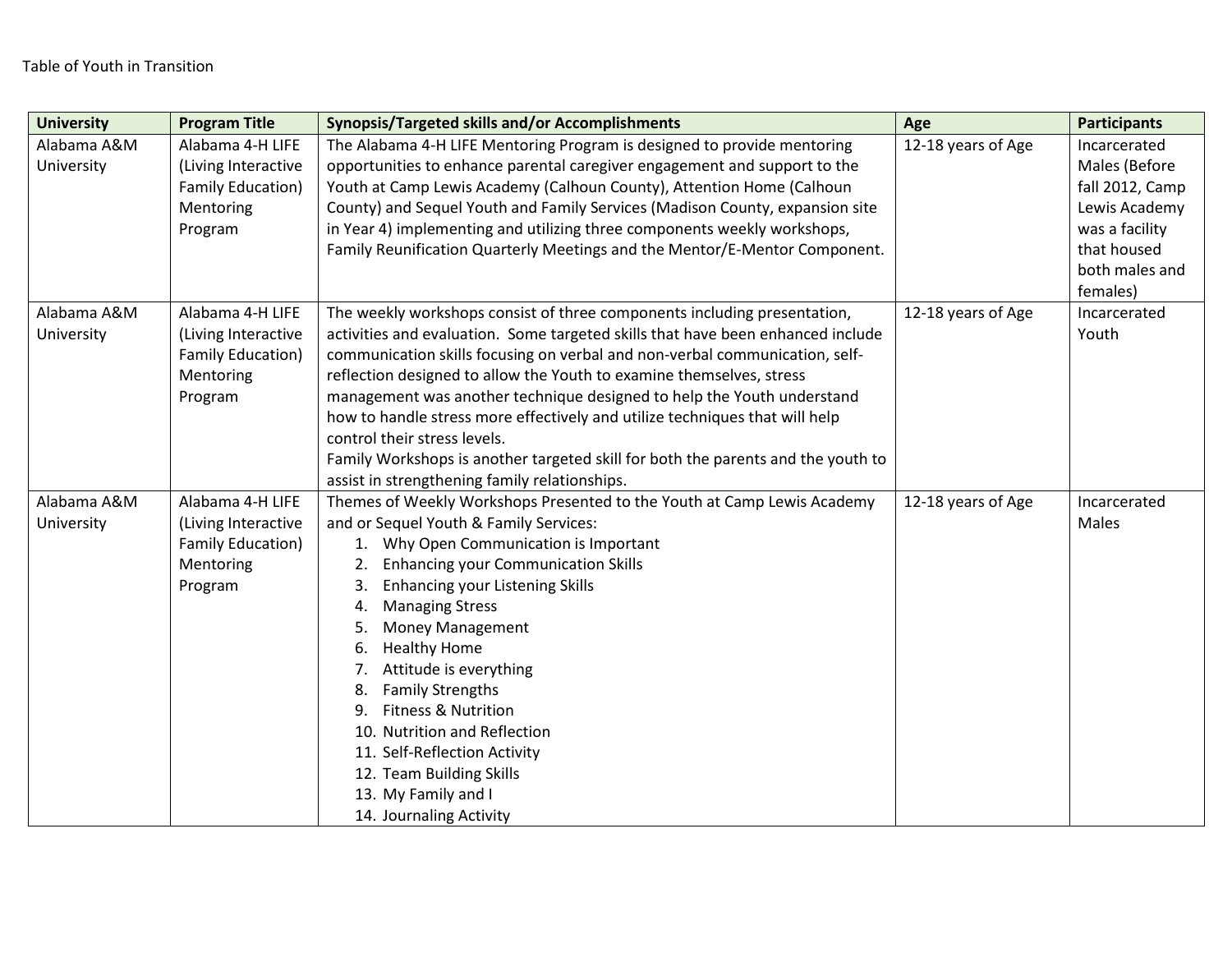| <b>University</b>         | <b>Program Title</b>                                                                        | Synopsis/Targeted skills and/or Accomplishments                                                                                                                                                                                                                                                                                                                                                                                                                                                                                                                                                                                                                                                                                                                                                                                                                                      | Age                                                                                                                                                     | <b>Participants</b>           |
|---------------------------|---------------------------------------------------------------------------------------------|--------------------------------------------------------------------------------------------------------------------------------------------------------------------------------------------------------------------------------------------------------------------------------------------------------------------------------------------------------------------------------------------------------------------------------------------------------------------------------------------------------------------------------------------------------------------------------------------------------------------------------------------------------------------------------------------------------------------------------------------------------------------------------------------------------------------------------------------------------------------------------------|---------------------------------------------------------------------------------------------------------------------------------------------------------|-------------------------------|
|                           |                                                                                             | 15. T.R.U.T.H                                                                                                                                                                                                                                                                                                                                                                                                                                                                                                                                                                                                                                                                                                                                                                                                                                                                        |                                                                                                                                                         |                               |
| Alabama A&M<br>University | Alabama 4-H LIFE<br>(Living Interactive<br><b>Family Education)</b><br>Mentoring<br>Program | Worked with over 200 Youth since 2011 implementing the 4-H LIFE Mentoring<br>Program at two sites Camp Lewis Academy and Attention Home.                                                                                                                                                                                                                                                                                                                                                                                                                                                                                                                                                                                                                                                                                                                                             | 12-18 years of Age                                                                                                                                      | Incarcerated<br>Youth         |
| Alabama A&M<br>University | Alabama 4-H LIFE<br>(Living Interactive<br><b>Family Education)</b><br>Mentoring<br>Program | A focus area of our engagement with the parents and Youth during our Family<br>Reunification Quarterly Meeting to reaffirm the mentoring role of the Parents in<br>the Youths life. We have presented modules from the Program "FACES" Family<br>Advocacy through Caring Engagement Strategies" which seeks to build strong<br>family relationships through program activities that promote quality time and<br>encouragement and increase positive family interaction developed by the<br>Alabama Cooperative Extension System/Urban Affairs and New Nontraditional<br>Programs (UANNP) Unit at Alabama A&M University.<br>We have assessed their understanding of the source, causes and resolutions of<br>conflict and stress. Based on the post assessments new ways of viewing and<br>dealing with conflict and stress have been reported by both the Parents and the<br>Youth. | 12-18 years of Age<br><b>Incarcerated Males</b><br>(Before fall 2012,<br>Camp Lewis Academy<br>was a facility that<br>housed both males<br>and females) | Incarcerated<br>Males         |
| Alabama A&M<br>University | Alabama 4-H LIFE<br>(Living Interactive<br>Family Education)<br>Mentoring<br>Program        | Family Reunification Quarterly Meetings (Held Quarterly)<br>Hats off to Strong Families<br>Mentoring at Mealtime (Importance of Mealtime and Families)<br><b>FACES Curriculum (Stress &amp; Conflict)</b><br><b>Resolving Family Conflicts</b><br><b>Managing Stress</b><br>Legal Ease Curriculum<br><b>Holiday Newsletter</b><br>Etc.                                                                                                                                                                                                                                                                                                                                                                                                                                                                                                                                               | 12-18 years of Age                                                                                                                                      | Incarcerated<br>Youth (Males) |
| Alabama A&M<br>University | Alabama 4-H LIFE<br>(Living Interactive<br>Family Education)                                | Mentoring is a key component of the 4-H LIFE Program.<br>Therefore engaging the Youth with individuals who listen, discuss and<br>$\bullet$<br>provide insight on life choices that have produced positive influences on<br>the Youth we are working with.                                                                                                                                                                                                                                                                                                                                                                                                                                                                                                                                                                                                                           | 12-18 years of Age                                                                                                                                      | Incarcerated<br>Youth (Males) |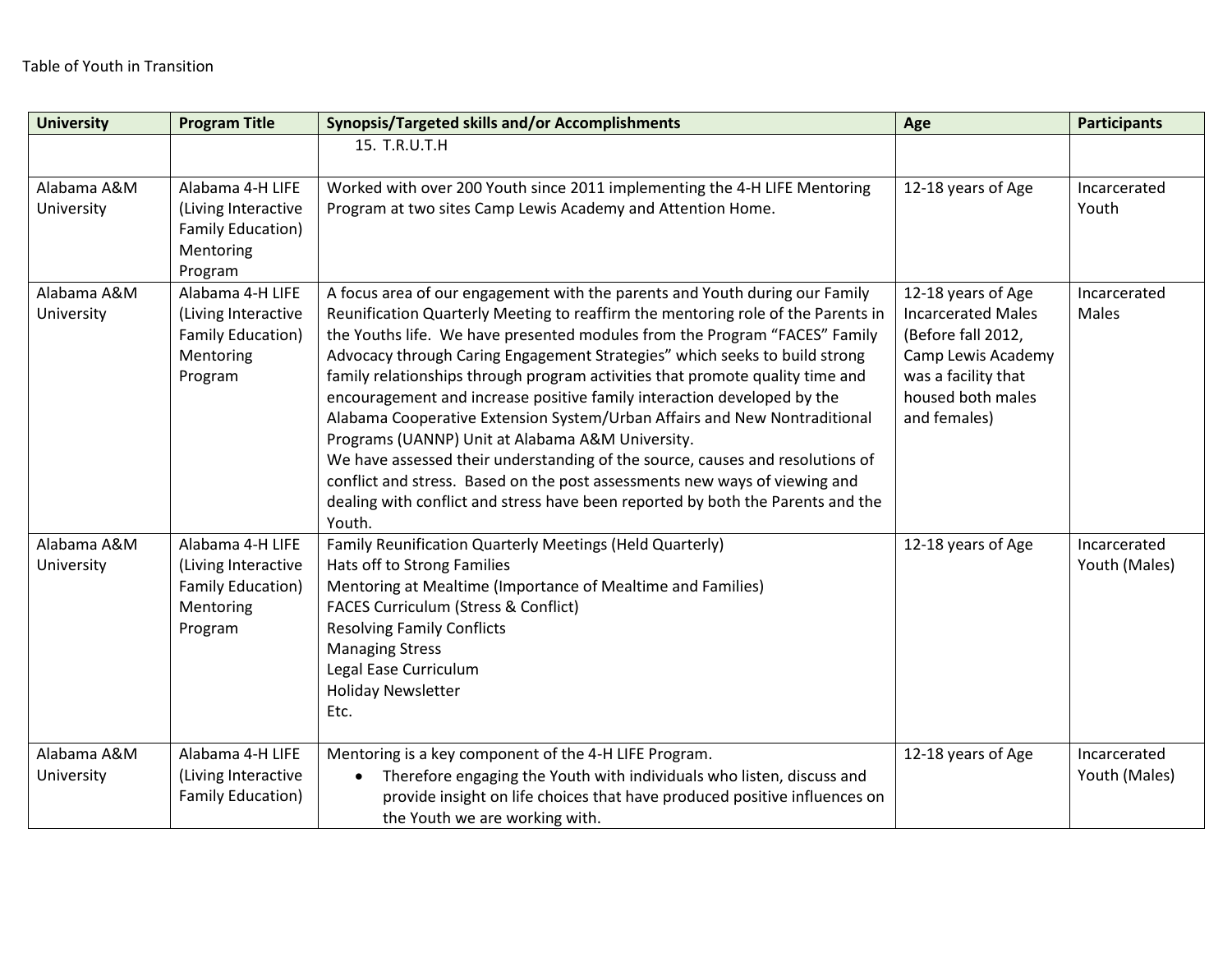| <b>University</b> | <b>Program Title</b>     | Synopsis/Targeted skills and/or Accomplishments                                                                         | Age                | <b>Participants</b> |
|-------------------|--------------------------|-------------------------------------------------------------------------------------------------------------------------|--------------------|---------------------|
|                   | Mentoring                |                                                                                                                         |                    |                     |
|                   | Program                  |                                                                                                                         |                    |                     |
| Alabama A&M       | Alabama 4-H LIFE         | Developed an E-Mentor component designed to mentor incarcerated Youth                                                   | 12-18 years of Age | Incarcerated        |
| University        | (Living Interactive      | from a distance utilizing Adobe Connect.                                                                                |                    | Youth (Males)       |
|                   | <b>Family Education)</b> | This technique (E-Mentoring) was developed due to several reasons including                                             |                    |                     |
|                   | Mentoring                | scheduling conflicts, confidentiality reasons, gaining access to the facility etc. all                                  |                    |                     |
|                   | Program                  | enforced why we used a different mentoring technique.                                                                   |                    |                     |
| Alabama A&M       | Alabama 4-H LIFE         | The Mentor component consist of recruitment, orientation and training and                                               | 12-18 years of Age | Incarcerated        |
| University        | (Living Interactive      | implementation, thus far 22 E-mentors have been recruited and trained to                                                |                    | Youth (Males)       |
|                   | <b>Family Education)</b> | support the Youth at Camp Lewis Academy and Sequel Youth and Family                                                     |                    |                     |
|                   | Mentoring                | Services.                                                                                                               |                    |                     |
|                   | Program                  | All potential mentors must attend the orientation and training and meet all                                             |                    |                     |
|                   |                          | requirements and fill out all documentation including background checks, photo                                          |                    |                     |
|                   |                          | release form, policies and procedures forms and other documentation                                                     |                    |                     |
|                   |                          | necessary provided by the Youth facilities.                                                                             |                    |                     |
|                   |                          | The E-mentoring sessions have been presented to the Youth at Camp Lewis                                                 |                    |                     |
|                   |                          | Academy on a variety of themes to enhance and support the Youth through the                                             |                    |                     |
| Alabama A&M       | Alabama 4-H LIFE         | sharing of knowledge, guidance and support.<br>The following E-Mentor themes have been discussed with the Youth at Camp | 12-18 years of Age | Incarcerated        |
| University        | (Living Interactive      | Lewis Academy                                                                                                           |                    | Youth (Males)       |
|                   | Family Education)        | Mentoring/E-Mentoring Component<br>$\bullet$                                                                            |                    |                     |
|                   | Mentoring                | Life Choices and Challenges<br>$\circ$                                                                                  |                    |                     |
|                   | Program                  | <b>Bullying</b><br>$\circ$                                                                                              |                    |                     |
|                   |                          | <b>Accountability and Motivation</b><br>$\circ$                                                                         |                    |                     |
|                   |                          | Aspiration and Inspiration<br>$\circ$                                                                                   |                    |                     |
|                   |                          | Leadership<br>$\circ$                                                                                                   |                    |                     |
|                   |                          | <b>Dynamics of Leadership</b><br>$\circ$                                                                                |                    |                     |
|                   |                          | Respect<br>$\circ$                                                                                                      |                    |                     |
|                   |                          | ETC.<br>$\circ$                                                                                                         |                    |                     |
| Auburn            | Alabama 4-H LIFE         | Held weekly workshops with the Youth at the Attention Home on a variety of                                              | 12-18 years of Age | Incarcerated        |
| University        | (Living Interactive      | topics:                                                                                                                 |                    | Youth (Females)     |
|                   | Family Education)        | Introduction and Leadership Lessons<br>$\bullet$                                                                        |                    |                     |
|                   |                          | Intro to Recycling<br>$\bullet$                                                                                         |                    |                     |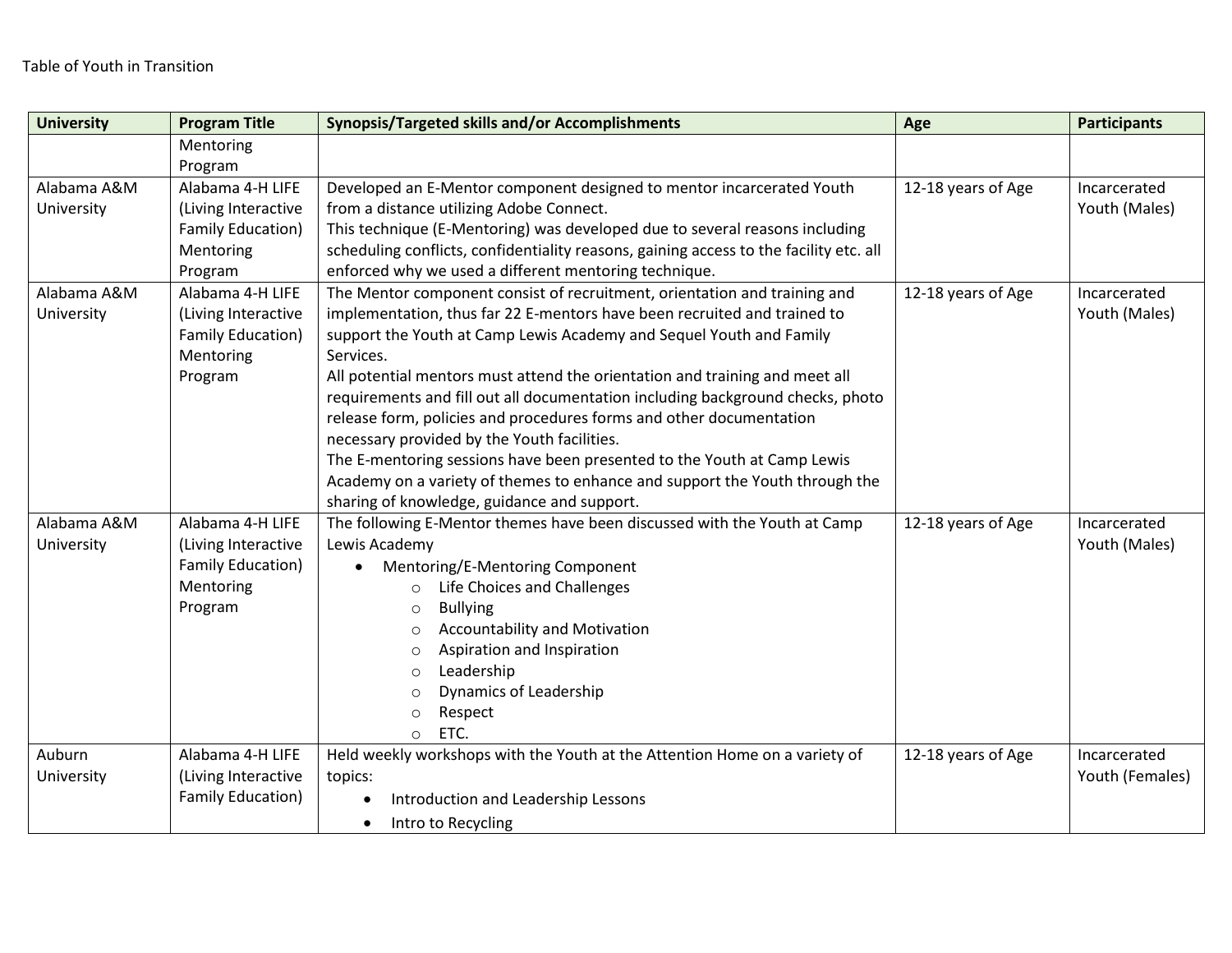| <b>University</b> | <b>Program Title</b> | Synopsis/Targeted skills and/or Accomplishments                                            | Age | <b>Participants</b> |
|-------------------|----------------------|--------------------------------------------------------------------------------------------|-----|---------------------|
|                   | Mentoring            | <b>Recycled Valentines</b><br>$\bullet$                                                    |     |                     |
|                   | Program              | North East Alabama Recycling & Recycling Videos<br>$\bullet$                               |     |                     |
|                   |                      | What is 4-H? What is Parliamentary Procedure?<br>$\bullet$                                 |     |                     |
|                   |                      | My Money Personality<br>$\bullet$                                                          |     |                     |
|                   |                      | <b>Checking Accounts</b><br>$\bullet$                                                      |     |                     |
|                   |                      | Table manners and etiquette<br>$\bullet$                                                   |     |                     |
|                   |                      | Savings & Savings Accounts<br>$\bullet$                                                    |     |                     |
|                   |                      | <b>Ecological Footprints</b><br>$\bullet$                                                  |     |                     |
|                   |                      | Credit & Credit Cards<br>$\bullet$                                                         |     |                     |
|                   |                      | <b>COLORS - Personality Assessment</b><br>$\bullet$                                        |     |                     |
|                   |                      | Resumes<br>$\bullet$                                                                       |     |                     |
|                   |                      | Job Application<br>$\bullet$                                                               |     |                     |
|                   |                      | Job Interviews                                                                             |     |                     |
|                   |                      | Mother's Day Plants @ Rusty Rock Greenhouse<br>$\bullet$                                   |     |                     |
|                   |                      | Kayak Trip on Terrapin Creek<br>$\bullet$                                                  |     |                     |
|                   |                      | Mentoring Kayak trip (Pleasant Valley Elementary)<br>$\bullet$                             |     |                     |
|                   |                      | Recycling & Decomposition<br>$\bullet$                                                     |     |                     |
|                   |                      | Camp Cane Creek Volunteer Training<br>$\bullet$                                            |     |                     |
|                   |                      | Camp Cane Creek - Recycling & Creek Walk<br>$\bullet$                                      |     |                     |
|                   |                      | <b>Water Cycle Bracelets</b><br>$\bullet$                                                  |     |                     |
|                   |                      | Camp Cane Creek - Water Cycle Bracelets & help Mrs. Amanda w/                              |     |                     |
|                   |                      | nutrition                                                                                  |     |                     |
|                   |                      | <b>Compost Capsules</b><br>$\bullet$                                                       |     |                     |
|                   |                      | Camp Cane Creek - Compost Capsules                                                         |     |                     |
|                   |                      | <b>Fairy Houses</b><br>$\bullet$                                                           |     |                     |
|                   |                      | Camp Cane Creek - Fairy Houses                                                             |     |                     |
|                   |                      | Communication - Introduction, Barriers & Bridges, Choosing Words<br>$\bullet$<br>Carefully |     |                     |
|                   |                      | Mulching                                                                                   |     |                     |
|                   |                      | Camp Wrap Up                                                                               |     |                     |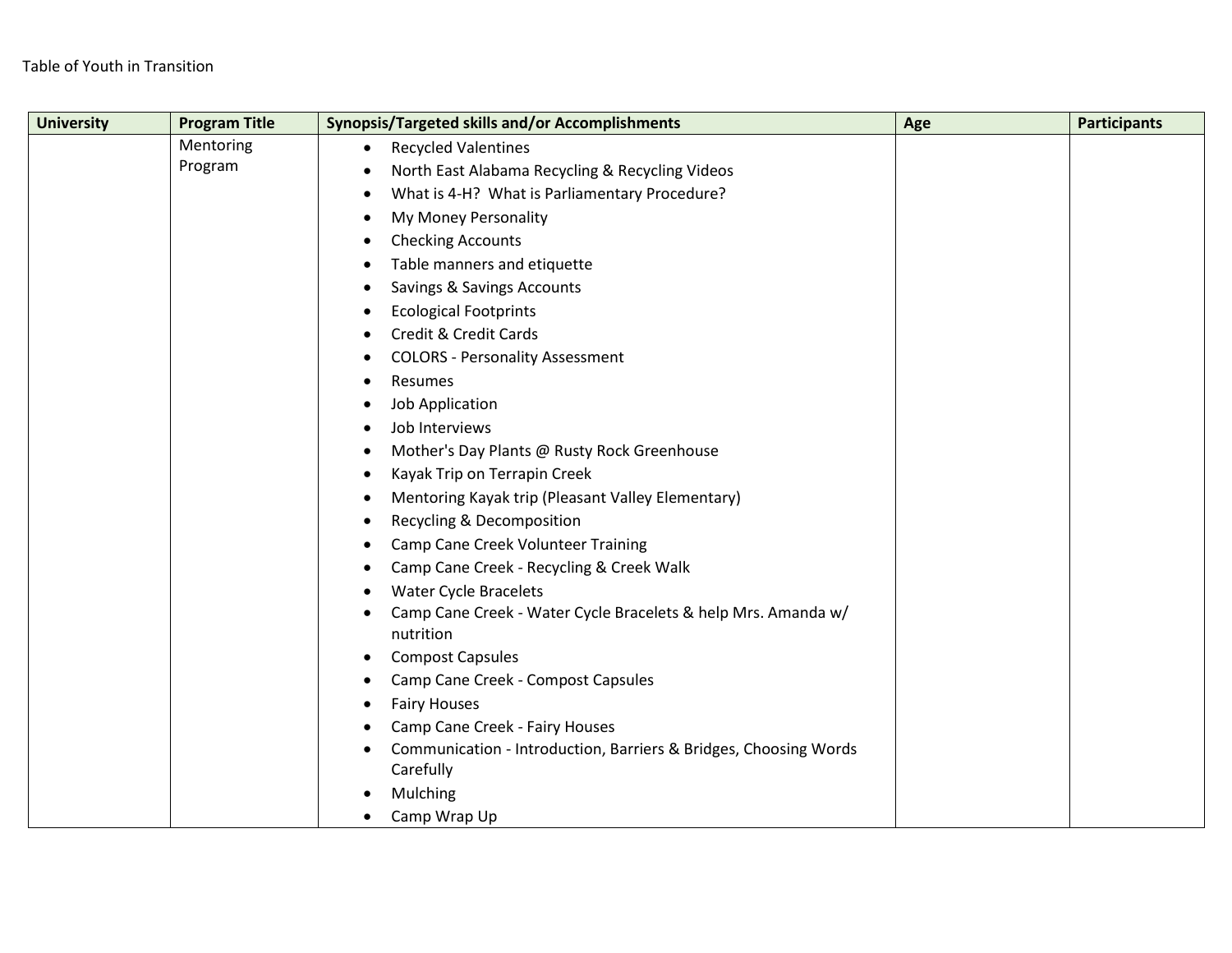| <b>University</b> | <b>Program Title</b> | Synopsis/Targeted skills and/or Accomplishments                        | Age | <b>Participants</b> |
|-------------------|----------------------|------------------------------------------------------------------------|-----|---------------------|
|                   |                      | Tech or not Tech - Spaghetti Towers<br>$\bullet$                       |     |                     |
|                   |                      | Communication - Body Language Charades<br>٠                            |     |                     |
|                   |                      | Communication - Communicating Assertively, Surveying your<br>$\bullet$ |     |                     |
|                   |                      | Assertiveness                                                          |     |                     |
|                   |                      | Clean up @ Cane Creek Community Gardens<br>$\bullet$                   |     |                     |
|                   |                      | Pass Right/Pass Left, Zoom<br>٠                                        |     |                     |
|                   |                      | Wilderness Survival and Prisoner's Dilemma<br>$\bullet$                |     |                     |
|                   |                      | <b>Cookie Mining</b><br>$\bullet$                                      |     |                     |
|                   |                      | Landfills & Recycling<br>$\bullet$                                     |     |                     |
|                   |                      | <b>Communication - Illusions</b><br>٠                                  |     |                     |
|                   |                      | What is 4-H? What is Parliamentary Procedure?<br>$\bullet$             |     |                     |
|                   |                      | Parliamentary Procedure review and wrap up<br>$\bullet$                |     |                     |
|                   |                      | Kayak Trip on Terrapin Creek<br>٠                                      |     |                     |
|                   |                      | Stress - what is stress?<br>$\bullet$                                  |     |                     |
|                   |                      | Mentoring Kayak trip (Wellborn)<br>٠                                   |     |                     |
|                   |                      | <b>Stress Management</b><br>٠                                          |     |                     |
|                   |                      | My Money Personality<br>$\bullet$                                      |     |                     |
|                   |                      | Manners for the Real World<br>$\bullet$                                |     |                     |
|                   |                      | History of Money<br>$\bullet$                                          |     |                     |
|                   |                      | <b>Fairy Houses</b><br>٠                                               |     |                     |
|                   |                      | <b>Halloween Trivia and Games</b><br>$\bullet$                         |     |                     |
|                   |                      | <b>Recycled Ornaments</b><br>$\bullet$                                 |     |                     |
|                   |                      | <b>Checking Accounts</b><br>$\bullet$                                  |     |                     |
|                   |                      | Savings & Savings Accounts<br>٠                                        |     |                     |
|                   |                      | Thanksgiving Games and Crafts<br>$\bullet$                             |     |                     |
|                   |                      | Rolling Down the River<br>$\bullet$                                    |     |                     |
|                   |                      | Credit & Credit Cards<br>٠                                             |     |                     |
|                   |                      | Resumes                                                                |     |                     |
|                   |                      | <b>Job Application</b>                                                 |     |                     |
|                   |                      | Job Interviews                                                         |     |                     |